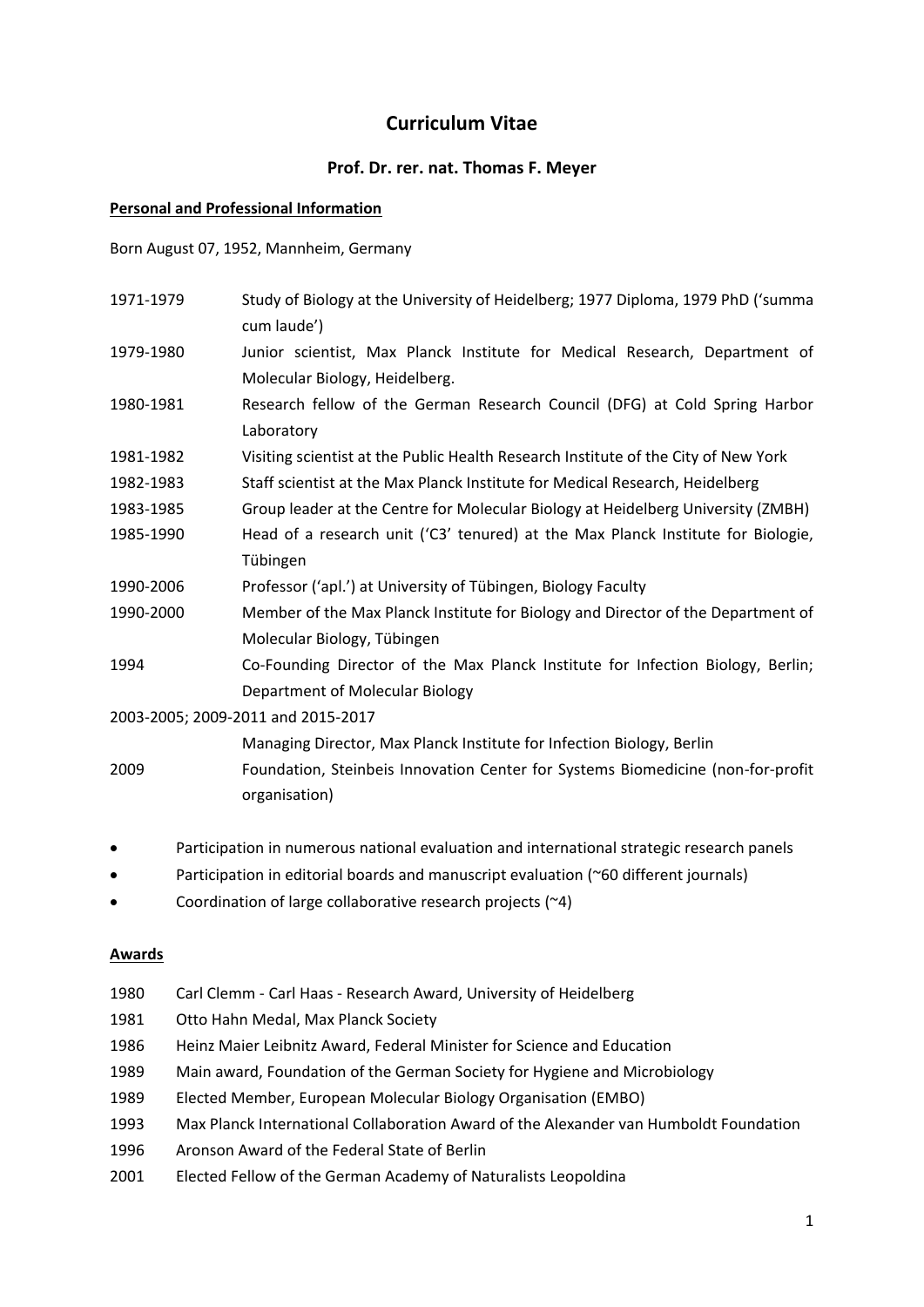- 2004 Honorary Professor Humboldt University Berlin
- 2005 Honorary Professor Charité University Medicine Berlin
- 2016 Member European Academy of Microbiology
- 2017 Honorary Professor Zhengzhou University / Fifth Associated Hospital, China
- 2018 Appointed Member of the American Association of Cancer Research

#### **Publication statistics (1978 – 2018)**

Total: >360 original peer-reviewed articles (without book chapters) H-Index (Meyer TF): Web of Science: 76 / Google Scholar: 101 Publications in Top Journals (IF10 above or nearby): Nature (9x); Cell (7x); Total (65x)

## **Current Research Focus**

#### **The Role of Bacterial Infections in Human Carcinogenesis**

The human mucosa is the major crossing point for molecular interaction between our body and the environment. This is where most pathogens initiate their infections and where our defense system is challenged to rapidly counteract any approaching assaults. Repeated or persistent onslaughts of this kind, however, tend to cause permanent damage to our epithelium and, not surprisingly, the mucosal epithelium is the site most prone to carcinogenesis, a consequence of enhanced mutagenesis, inflammation and cell proliferation. Several clear links have been noted between chronic bacterial infections and carcinogenesis; however, the underlying mechanisms of this likely fatal relationship are still sparsely understood. Exploring these mechanisms promises to pave the way towards better prevention and treatment of the disease

(1) Comparative studies of potentially carcinogenic microbes: The gastric bacterium Helicobacter pylori serves as a model to assess mechanistic similarities and differences in comparison with other tentatively cancer-associated bacterial pathogens.

(2) Human organoids and mucosoids: While the department has pioneered the use of innovative organoid and mucosoid models, these approaches are being advanced to allow insight to infections in the tissue context.

(3) Functional genomics of cancer initiation: Breakthrough technologies, such as RNA interference and CRISPR/Cas9, are extensively used in their work to decipher beneficial and potentially deleterious gene functions and genetic defects.

(4) Origin of cancer-initiating cells: Sophisticated genetic lineage tracing tools help to illuminate the earliest events in cancer initiation and the various stages of carcinogenesis.

(5) Analyzing human cancer progression: Collaboration with clinical centres is providing valuable direction to provide advanced understanding of the various stages of cancer initiation and progression, as well as the role of infectious agents.

(6) Signatures of infection in the cancer genome: Identifying genetic signatures that bacterial pathogens are thought to leave behind in human cells will provide genuine evidence for the causality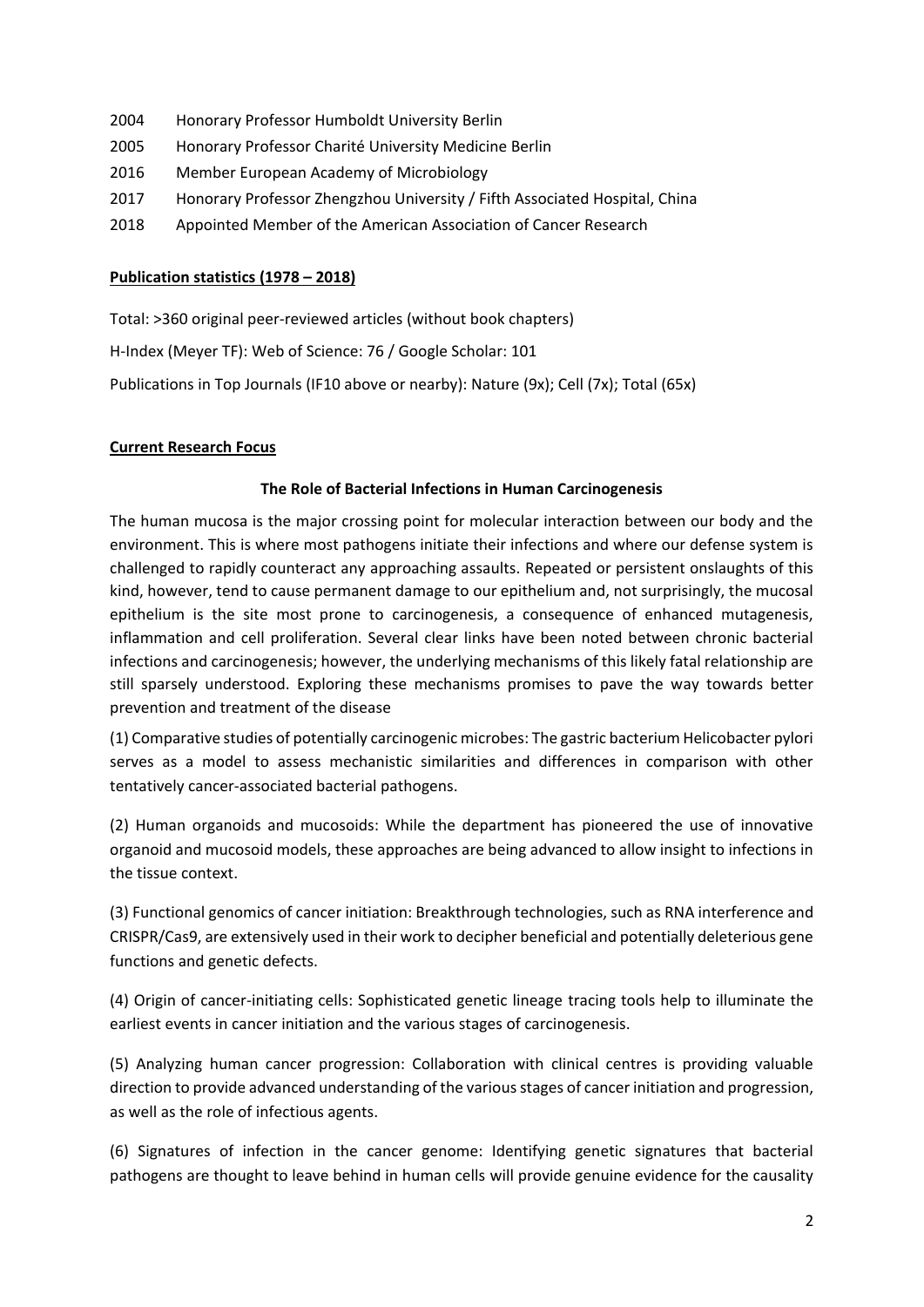between infections and cancer emergence. First demonstration of validity of approach provided by Koeppel et al 2014.

### **Training and Mentoring of Young Scientists**

#### **(Excerpt from List of Thomas Meyer's Alumni)**

Dr. Anton Aebischer, Head of Unit, Robert-Koch-Institut Berlin (former postdoc)

Prof. Dr. Steffen Backert, Chair of Microbiology, University of Erlangen (former postdoc and project leader)

Dr. Sina Bartfeld, Independent Group Leader, University of Würzburg, Germany (former Ph.D. student)

Dr. Oliver Billker, Senior Group Leader, Welcome Trust Sanger Institute, Cambridge, UK – and appointed Director of MIMS and Professor of Department of Molecular Biology at Umeå University, and Scientific Coordinator of Umeå Centre for Microbial Research (UCMR) Sweden (former postdoc)

Prof. Dr. Holger Brüggemann, Professor MSO of Molecular Bacteriology, Aarhus University (former postdoc)

Prof. Dr. Dirk Bumann, Full Professor for Infection Biology, Biocenter, University of Basel (former postdoc)

Prof. Dr. Christoph Dehio, Full Professor, Biozentrum, University of Basel, Switzerland (former Postdoc and group leader)

Prof. Dr. Matthias Frosch, Dean of Medical Faculty, Director of Medical Microbiology, University of Würzburg, Germany (former postdoc)

Prof. Dr. Oscar G. Gómez MD, PhD, Associate Professor and Chief Infectious Diseases, University at Buffalo, The State University of New York, Jacobs School of Medicine and Biomedical Sciences, Department of Pediatrics (former postdoc)

Prof. Dr. Scott Gray-Owen, PhD., Full Professor, University of Toronto, Canada (former postdoc)

Prof. Dr. Rainer Haas, Professor and Research Group Leader at Ludwig Maximilian University, München (former Ph.D. student and postdoc)

Prof. Dr. Christof R. Hauck, Chair of Cell Biology, University of Konstanz (former Ph.D. student and postdoc)

Prof. Dr. Marieke van Ham, Head of Department Immunopathology, University of Amsterdam, The Netherlands / President of 5th European Congress of Immunology 2018 (former Ph.D. student)

Dr. Dagmar Heuer, Group Leader, Robert Koch Institute (former Ph.D. student and postdoc)

Prof. Dr. Joachim Jose, Chair of Pharmaceutical and Medical Chemistry at the Westfälische Wilhelms-Universität Münster (former postdoc)

Prof. Hiroshi Kiyono, Director, International Research and Development Center for Mucosal Vaccines, The Institute of Medical Science, The University of Tokyo, Japan (former visiting scientist)

Dr. Terry Kwok-Schuelein, Senior Lecturer, Monash University, Melbourne, Australia (former postdoc)